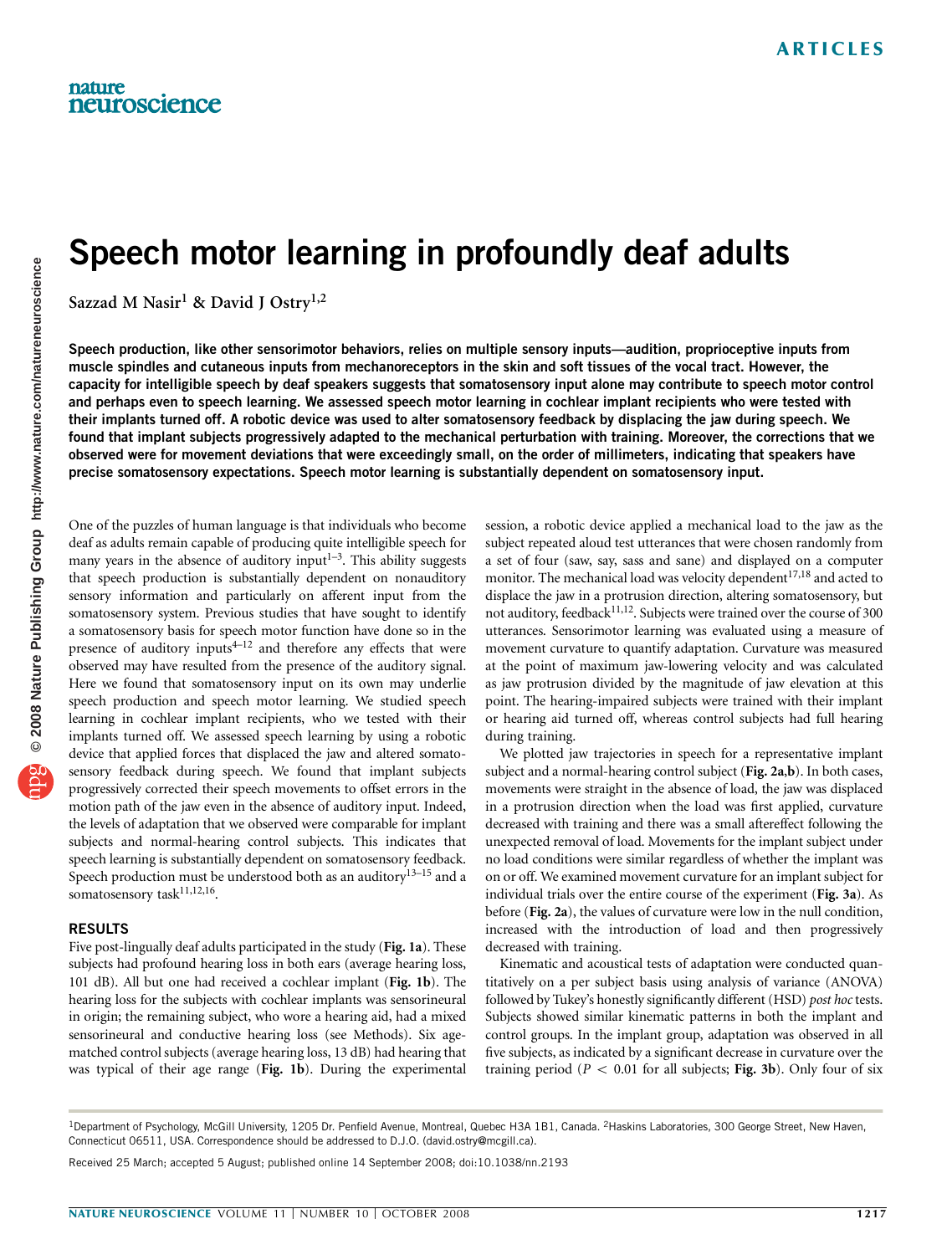

Figure 1 Experimental set-up and audiogram. (a) A robotic device delivered a velocity-dependent load to the jaw. (b) Pure-tone hearing thresholds. Cochlear implant subjects (CI, shown in gray) had a severe to profound hearing loss. Control subjects (black) had hearing levels that were typical for their age.

control subjects adapted to the load ( $P < 0.01$ ; Fig. 3c). The amount of adaptation was assessed on a per subject basis by computing the reduction in curvature over the course of training as a proportion of the curvature resulting from the introduction of load. A value of 1.0 indicates complete adaptation. Adaptation, averaged across subjects and test words, was  $0.20 \pm 0.06$  (mean  $\pm$  s.e.m.) for the implant group and  $0.19 \pm 0.04$  for the control group. Adaptation was thus comparable for the two groups ( $P > 0.93$ , t-test), suggesting that, for the set of four utterances that we tested, auditory feedback is not necessary for adaptation to load. Subjects' response to the sudden removal of the load following training was variable. Two of the four control subjects that adapted to load showed reliable aftereffects by post hoc tests, as did three of five implant subjects ( $P < 0.01$ ).

In individuals with normal hearing, the adaptation observed here could have been driven by somatosensory or auditory feedback, or by the two in combination: somatosensory feedback is altered because the load alters the movement path of the jaw and changes somatosensory input, and auditory feedback may also change because the load might affect speech acoustics by altering the shape of the vocal tract. Because subjects in the implant group adapted with the implant turned off, auditory input does not seem to be necessary for speech learning, at least in post-lingually deaf adults.

To evaluate the presence of auditory cues for adaptation that might have been used by the normal-hearing control subjects, we assessed acoustical changes in the speech signal over the course of training. Acoustical effects related to the application of load were evaluated by computing the first and second formant frequencies of the vowel immediately following the initial consonant s in each of the test utterances. We plotted the raw acoustical signal for the test utterance saw and the associated first and second formants of the speech spectrogram (Fig. 4a). We chose these particular vowels for acoustical analysis because their production coincided with the opening phase of jaw movement during which the force field was maximum. We reasoned that the load's effect, if any, on the speech signal should be most evident at this point. The acoustical data included for analysis were for only those subjects who adapted to load.

We assessed the acoustical effects quantitatively on both a between subjects basis and for each subject separately for both implant and control subjects (Fig. 4b,c). We focused on potential effects of the load's introduction, possible changes with learning and changes resulting from the unexpected removal of load in the aftereffect trials. A repeated-measures ANOVA produced few statistically reliable acoustical effects over the course of learning. As expected, the acoustical

patterns differed for the different test words  $(P < 0.01$  for both formants). However, the acoustical effects were similar for implant and control subjects ( $P > 0.69$  and  $P > 0.58$  for the first and second formants, respectively). In one case, for the utterance sass, there was a reliable increase in the first formant frequency over the course of training ( $P < 0.05$ ). However, we found no other statistically reliable differences in either the first or second formant frequency with the introduction of load, from the start to the end of training or on the sudden removal of load. We repeated these analyses for the implant and control groups separately and obtained no reliable differences in formant frequencies between these various phases of the experiment.

We also assessed possible acoustical and

kinematic differences in the implant group in the null condition with and without the implant on. For this test, we used the last half of the no-load trials with the implant on and an equal number of trials at the end of the no-load phase with the implant off. Typically this amounted to 40 or 50 utterances in each condition. A repeated-measures ANOVA (across subjects and test utterances) found no differences in either the first or the second formant frequencies ( $P > 0.89$  and  $P > 0.93$ , respectively) or in movement curvature ( $P > 0.97$ ). This indicates that any systematic changes in production patterns resulting from switching off the implant had been eliminated before the force field was introduced.

We used tests of correlation to assess the extent to which changes in movement curvature over the course of learning were related to first and second formant values. Tests were conducted for each subject using the mean curvature and the mean formant frequency in each block over the course of the experiment. Separate correlations were computed for the first and second formant frequencies. There was little evidence that changes in movement curvature with learning were mirrored in the acoustical domain. In the case of the first formant, hearing-impaired



Figure 2 Sagittal plane jaw-movement paths. Speech motor learning in implant recipients, who were trained with their implants turned off, was similar to that of normal-hearing control subjects. (a) For implant subjects, jaw paths were straight in the absence of load (gold, implant turned on; cyan, implant turned off). The jaw was deflected in the protrusion direction when the load came on (red). After training, movement curvature decreased (black). When the load was switched off unexpectedly at the end of training, there was a small aftereffect (gray). (b) Control subjects showed a similar pattern. Color codes are the same as those used in a. In all cases, individual movements are shown.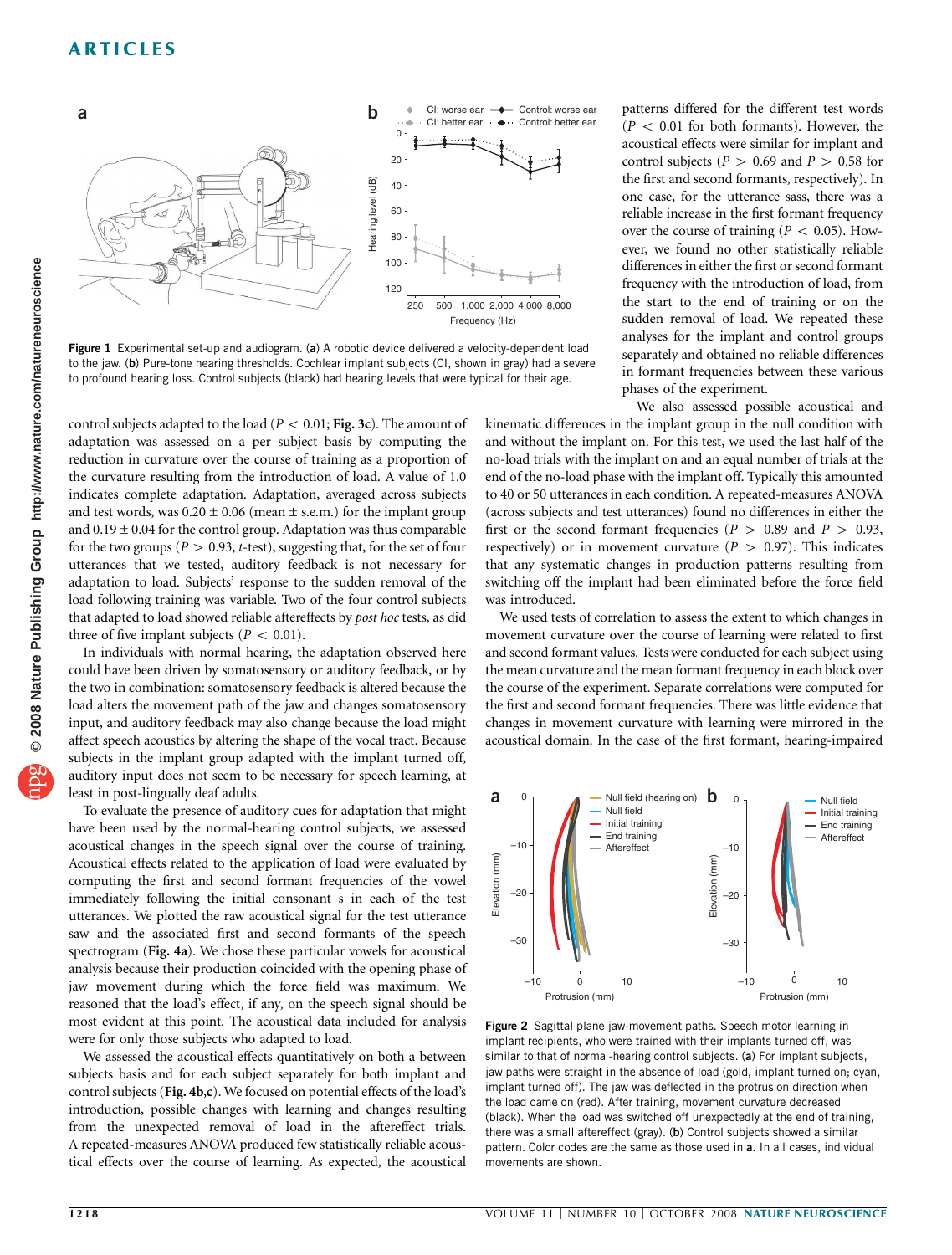## ARTICLES



Figure 3 Adaptation patterns in implant and control subjects. (a) Scatter plot showing learning for a representative implant subject. The ordinate depicts movement curvature and the abscissa gives trial number. Curvature was low during null trials (gold and cyan), increased with the introduction of the load and then decreased over the course of training (red). A small aftereffect was seen when the load was switched off (gray). (b) Significant adaptation was observed in all implant subjects. The figure shows mean curvature  $(\pm$  s.e.m.) during various phases of the experiment. Curvature increased with the introduction of load (red) and decreased reliably with training (black). Asterisks (\*) designate statistically reliable adaptation ( $P < 0.01$ ). The subject with mixed hearing loss is shown with a gold star. (c) Significant adaptation was also observed in 4 out of 6 normal-hearing control subjects.

subjects showed a mean correlation of  $-0.12 \pm 0.10$  (mean  $\pm$  s.e.m.) between formant value and curvature. The corresponding correlations for the control group were  $-0.01 \pm 0.01$ . For the second formant, these same correlations yielded  $0.02 \pm 0.09$  and  $0.002 \pm 0.02$ , respectively. Thus, there is no indication that changes in movement curvature with learning have any effects on the formant frequencies of the associated speech.

The adaptation seen in implant subjects may have been caused, in part, by changes in somatosensory and/or kinematic precision that have occurred to compensate for the auditory loss. As already noted, all of our implant subjects showed statistically reliable adaptation, whereas only two-thirds of the normal-hearing control subjects (4 out of 6) had similar patterns. We looked for differences in the kinematic and acoustical characteristics of the two groups under null conditions. We examined the first two formants and associated values of jaw protrusion and elevation (Fig. 5a,b). Using ANOVA, we tested for differences in implant and control subjects in acoustical and kinematic

parameters in the absence of load (implant turned off). We found no systematic differences between these groups in first ( $P > 0.95$ ) or second formant frequency ( $P > 0.97$ ) or in jaw protrusion ( $P > 0.53$ ) or elevation ( $P > 0.53$ ) 0.11). We further assessed possible differences between implant and control subjects in acoustical and kinematic precision by computing their respective coefficients of variation, which are measures of variability normalized by the mean. We plotted the coefficients of variation of the first two formants and the coefficients of variation of protrusion and elevation (Fig. 5c,d). No differences in the coefficients of variation between implant and control subjects were found for either the first or the second formant frequency ( $P > 0.68$  and  $P > 0.31$ , respectively) or for horizontal jaw position  $(P > 0.95)$ . For vertical jaw position, control subjects were found to have a marginally greater coefficient of variation ( $P = 0.06$ ).

## **DISCUSSION**

We have examined speech motor learning in post-lingually deaf adults who were tested with their implants turned off. Implant subjects showed significant adaptation, comparable to that observed in control subjects, to a mechanical load that acted to displace the jaw and alter somatosensory feedback. Neither group of subjects showed measurable acoustical change as a consequence of the load. These data are consistent with the idea that speech motor learning is reliant on somatosensory feedback and that even subtle changes in movement prompt corrective adjustments. The somatosensory guidance of speech movements by deaf speakers may underlie the capacity for intelligible speech following hearing loss.

It is important to consider the possibility that deaf individuals speak intelligibly in the absence of auditory input because they use stored motor programs, in effect a sequence of motor commands, which are executed without sensory feedback. Our findings indicate that speech trajectory representations cannot be encoded simply as motor



Figure 4 There were no systematic acoustical effects associated with force field learning. (a) Top, the raw acoustical waveform for the word saw. Bottom, the first two formants of the corresponding spectrogram. (b) The load had little effect on the acoustics of the implanted subjects. The first formants of vowels were computed under no load conditions (gold and cyan), at the introduction of the load (red) and at the end of training (black). The second formants are shown in pale colors, with the frequency scale shown on the right. (c) The load had little effect on the acoustics of the normal-hearing control subjects. The first and the second formants of vowels were computed under no load conditions (cyan), at the introduction of the load (red) and at the end of training (black). In all cases ± s.e.m. is shown.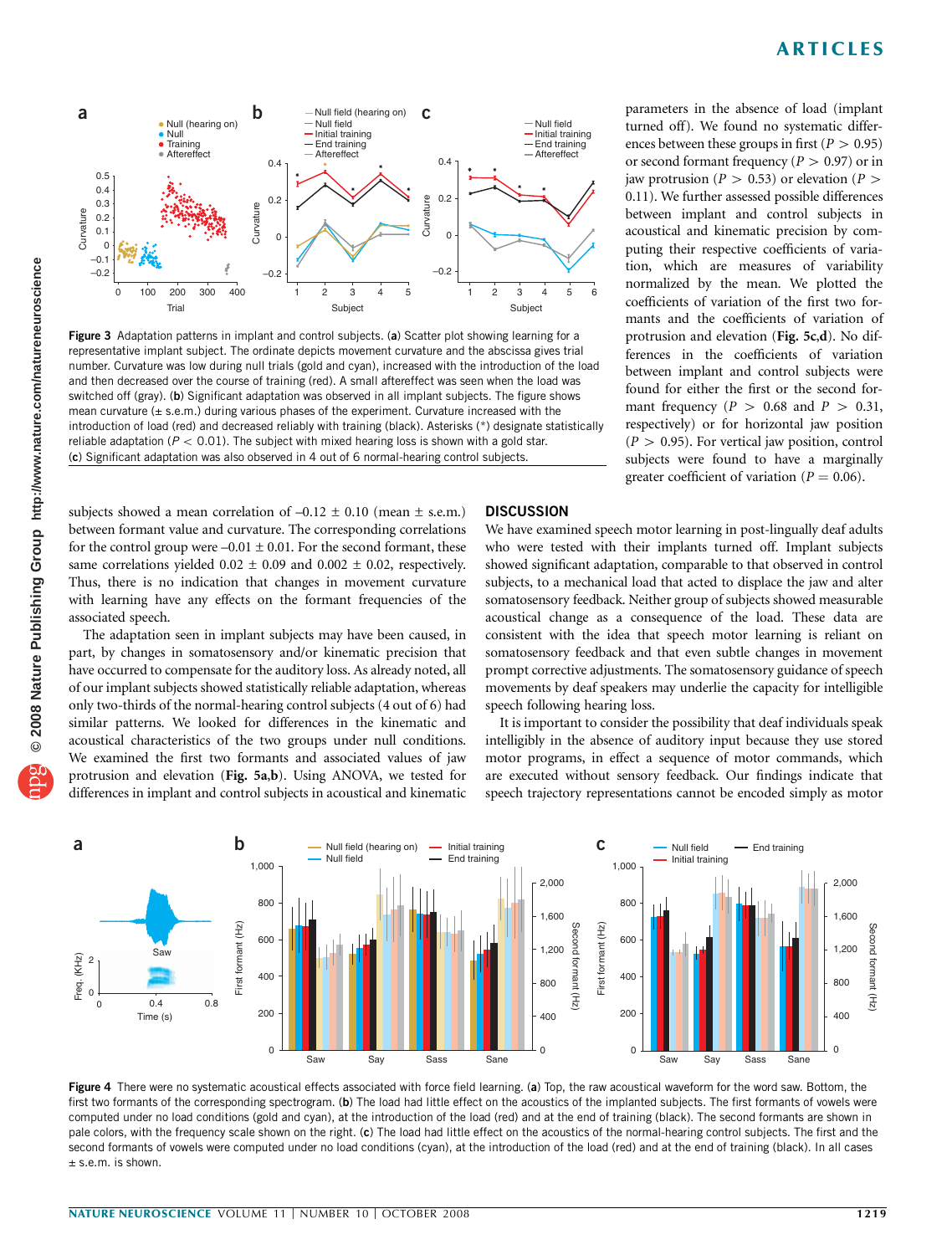

commands or else we would not observe adaptation to mechanical perturbations. The compensation observed here cannot be acoustic, as there is limited acoustic feedback that might regulate the adaptation. Accordingly, compensation in our study must involve a somatosensory trajectory representation and somatosensory feedback. Moreover, both are probably used on a routine basis in the production of speech and speech motor learning.

The adaptation shown by the implant group may reflect a heightened sensitivity to somatosensory input as a consequence of hearing loss, but it might also reflect the normal role of somatosensory inputs in determining speech movements. Our data provide some support for both possibilities. The fact that the compensation observed here is similar for implant and control subjects suggests that the implant group is no more sensitive to somatosensory change than subjects with normal hearing. However, all subjects in the implant group showed adaptation in comparison with the more typical two-thirds proportion that we observed in the control  $group^{11,12,19}$ . This difference would argue in favor of the theory that somatosensory sensitivity is improved in at least some individuals with late-onset hearing loss.

We were able to dissociate the role of auditory and somatosensory feedback by assessing speech learning in deaf adults who receive no auditory information during speech. Both here and in other studies, we achieved a comparable dissociation by applying loads that alter jaw movement and, hence, change somatosensory feedback without any perceptible change to the acoustics<sup>11</sup>. The small acoustical effects are presumably the results of the nonrigid coupling between the jaw and the acoustically critical tongue surface. Moreover, the perturbations are quite small and change the length of the vocal tract by millimeters at most. The expected acoustical effect is therefore rather limited.

The degree to which subjects compensate for load is comparable in implant subjects and in age-matched controls. Adaptation was incomplete in both cases; on average, there was about a 20% reduction in movement error over the course of training. However, partial



adaptation is typical of studies of speech motor learning, both with mechanical loads and altered acoustical feedback $11-15,19$ , and may reflect the imprecision of articulatory targets and the possibility for inter-articulator trade-offs in the achievement of auditory goals. In studies of speech motor learning with mechanical loads, there is typically somewhat greater adaptation<sup>11,12</sup>. The age of subjects may be a determining factor, as our subjects were considerably older than those of previous studies. This may have contributed to a greater tolerance for movement errors and thus reduced adaptation.

As was already mentioned, only two-thirds of our control subjects showed evidence of adaptation. Indeed, adaptation rates in studies of altered auditory feedback are in a similar range<sup>[19](#page-5-0)</sup>. Although this remains to be tested, the observed adaptation rates may reflect an individual's reliance on auditory versus somatosensory feedback. Subjects in our study who failed to adapt may rely less on somatosensory function and more on auditory feedback, whereas subjects who failed to adapt in studies of altered auditory feedback may be more reliant on somatosensory function and less on auditory feedback<sup>[19](#page-5-0)</sup>.

We should comment on the possibility of auditory feedback in subjects in our implant group. Auditory feedback ordinarily reaches the cochlea on the basis of air-conducted and also bone-conducted signals. The consensus opinion is that the basilar membrane simply sums the $m^{20,21}$  $m^{20,21}$  $m^{20,21}$ . Individuals that have a profound sensorineural hearing loss, such as the four implant recipients tested in this experiment, should not hear signals that reach the cochlea, regardless of whether those signals arrive by air or bone conduction. The fifth subject in the implant group, who had a mixed hearing loss with both sensorineural and conductive components, may receive some low-frequency bone-conducted auditory input when they speak, but given their substantial sensorineural hearing loss, they probably experience a much-attenuated signal at best<sup>[22](#page-5-0)</sup>. It is worth noting that this subject's speech-adaptation patterns were similar to those of the other subjects in the implant group and to those of control subjects with normal hearing. We believe that the similarity of speech learning over the spectrum of hearing loss underscores the conclusion that speech production and speech motor learning are not strictly tied to auditory input.

Our finding that implant and control subjects achieved a comparable level of adaptation has implications for multisensory integration in speech. Speech production typically involves integration of auditory and somatosensory inputs. In subjects with normal hearing, inputs from each modality contribute to the error information that drives adaptation. The simplest possibility is that the nervous system linearly sums error information to achieve a composite measure of total sensory error<sup>23,24</sup>. For implant subjects, particularly in the context of our study, where testing occurred shortly after the implant was turned off, we found that subjects could rapidly place reliance on somatosensory input to achieve adaptation and could seemingly discount the auditory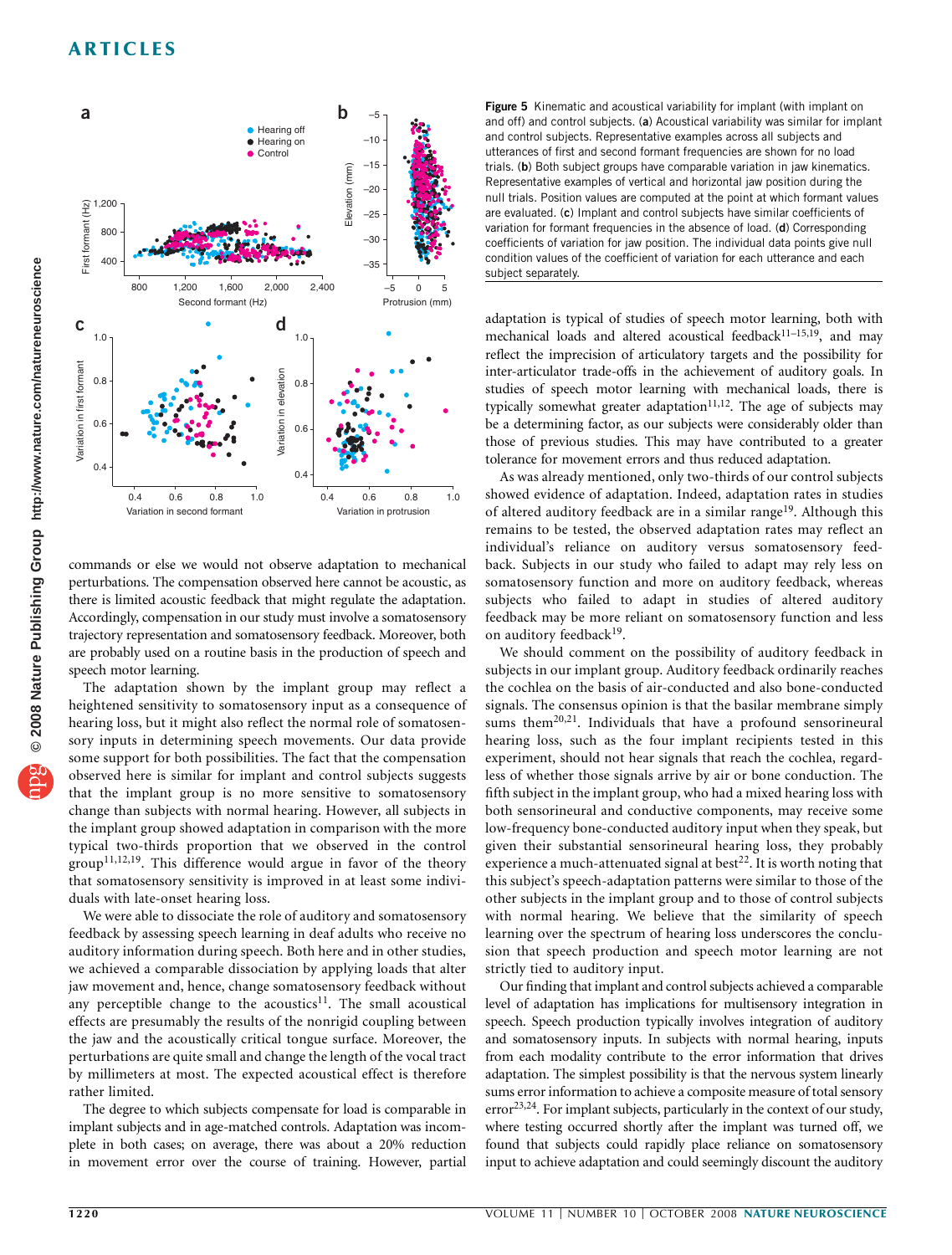channel. The weighting of sensory inputs is not fixed and indeed it seems possible to quickly alter the weighting if necessary.

## METHODS

Subjects and tasks. We tested 11 subjects in total (Fig. 1b); five of them (age  $63.8 \pm 8.5$  years, two females and three males) had an average hearing loss of 101 dB for air-conducted sound and the other six age-matched control subjects (age 55.6  $\pm$  4.7 years, two females and four males) had normal hearing (average loss of 13 dB). All of the hearing-impaired subjects had post-lingually acquired deafness and had lost their hearing gradually. All but one had received a cochlear implant in the ear with the worse hearing. The one remaining subject wore a hearing aid. The onset of hearing loss ranged from age 6 to 56 with a mean onset age of 33.2. On average, subjects had received their implant 2.5 years before participating in this study. The Institutional Review Board of McGill University approved the experimental protocols.

We evaluated subjects in the implant group for the possibility of conductive hearing loss (failure of signal transmission through the tympanic membrane or middle ear) by assessing auditory thresholds to bone-conducted sound and by tympanometry. We found no evidence of a conductive hearing loss in any of the four subjects with cochlear implants. In other words, their deafness was entirely sensorineural in origin. For these subjects, bone-conduction auditory thresholds measured at frequencies from 250–4,000 Hz showed a hearing loss that exceeded the limits of the audiometer for bone-conduction testing (in the range of 65-dB hearing loss to a bone-conducted signal).

The subject that used a hearing aid had a mixed hearing loss with both a conductive and a sensorineural component. This particular subject was profoundly deaf to air-conducted sound. Their hearing loss for the right ear averaged 105 dB. The left ear hearing loss was 96 dB. The bone-conduction thresholds measured at 250, 500, 1000, 2,000 and 4,000 Hz showed a hearing loss of 30, 40, 35, 55 and 50 dB, respectively. The less-severe hearing loss for bone-conducted sound at lower frequencies was consistent with the finding that the bone-conduction transfer function peaks between 700 and 1,200 Hz (ref. 22). It is thus possible that this subject would hear the low frequencies of his own voice through bone conduction during speech production. However, because of his substantial sensorineural hearing loss, any transmission through the cochlea would be attenuated.

The task was to repeat a single word test utterance that was displayed on a computer monitor while a robotic device delivered a velocity-dependent load to the jaw that acted in the protrusion direction. The experiment was carried out in blocks of 12 utterances each. On each trial, the test utterance was chosen randomly from a set of four words, saw, say, sass and sane, and each of the test utterances in the set was presented three times, on average, in a block of 12 utterances. The test words were selected so that in each case the fricative consonant s was followed by a vowel or a dipthong. Production of the consonant s involves a precise jaw position near to closure. The vowels and dipthongs were chosen to give large-amplitude jaw movements and high force levels. The display of the word was controlled manually by the experimenter, which introduced a delay of 1–2 s between the test utterances.

The first 3–5 blocks were recorded under null or no-load conditions. The implants or hearing aid were left on for this first set of trials, which constituted the hearing-on null phase of the experiment. Normal-hearing control subjects were tested in a similar number of blocks in the null condition. The subject's implant was then turned off and stayed off for the remainder of the experiment. After the implant was first turned off, there was a waiting period of approximately 10 min before subsequent testing began. At this point another 10–15 blocks were recorded under null conditions for the implant group. This constituted a hearing-off null phase. We recorded this large number of no-load trials after turning off the implant because there are rapid changes in the speech formant structure when the implant is first turned off [25,26](#page-5-0), and we wanted to ensure that the production pattern had stabilized before training commenced. The next 25 blocks, approximately 300 repetitions of the test utterances, were recorded with the load on and constituted the training phase. Following the training phase, the load was unexpectedly turned off and one block of 'catch' trials was recorded in the absence of load.

Experimental procedures. A computer-controlled robotic device (Phantom Premium 1.0, Sensable Technologies) was used to deliver a load to the lower

jaw. The robotic device was connected to a custom-made acrylic-metal dental appliance via a magnesium-titanium rotary connector that offered fully unconstrained movement of the jaw in the absence of external load. The dental appliance was attached to the buccal surface of the mandibular teeth with a dental adhesive (Iso-Dent, Ellman International). A force/torque sensor (ATI Nano-17, ATI Industrial Automation) was mounted at the tip of the robotic device to measure the resistive force applied by the subjects in opposition to the load. The subject's head was restrained during the experiment by connecting a second dental appliance that was glued to the maxillary teeth to an external frame that consisted of a set of articulated metal arms. The metal arms were locked in place throughout the experimental session.

Jaw movement was recorded in three dimensions at a rate of 1 kHz and the data were digitally low-pass filtered offline at 8 Hz. The subject's voice was recorded using a unidirectional microphone (Sennheiser). The acoustical signal was low-pass analog filtered at 22 KHz and digitally sampled at 44 KHz.

The robot applied a mechanical load to the jaw that resulted in jaw protrusion. The load varied with the absolute vertical velocity of the jaw and was governed by  $F = k|v|$ , where F is the load in newtons, k is a scaling coefficient and  $v$  is the jaw velocity in mm  $s^{-1}$ . The scaling coefficient was chosen to have a value of between 0.6–0.8, with a higher coefficient being used for subjects who spoke more slowly and vice versa. The maximum load was capped at 7.0 N, however. Jaw velocity estimates for purposes of load application were obtained in real time by numerically differentiating jaw position values obtained from the robot encoders. The computed velocity signal was low-pass filtered using a first-order Butterworth filter with a cut-off frequency of 2 Hz. The smoothed velocity profile was used to generate the protrusion load online.

Data analysis. A measure of path curvature, the ratio of protrusion to elevation at the peak vertical velocity of the jaw, was computed for each repetition of the test utterance. The jaw opening movement was used for analysis. We scored the movement start and end at 10% of peak vertical velocity. The first two trials in each training block were excluded from analysis to guard against the possibility that subjects initially stiffened up at the onset of force application.

We assessed adaptation by computing the mean curvature for the first and last 25% of the force field training trials. This gave approximately 50 movements in each case. A similarly computed measure of null condition performance was obtained by taking the mean of the last 50% of trials in the null condition blocks (both with implant on and off). Statistical assessments of adaptation were conducted using null blocks and initial and final training blocks. The effect on movement curvature of the unexpected removal of the load following training was evaluated relative to the null condition baseline level. This was done by subtracting the mean of the null condition values from the aftereffect block<sup>11</sup>. The first five trials in the aftereffect block were used for this analysis. A t-test was conducted to determine whether the mean of the normalized aftereffect values was negative.

Acoustical effects were quantified by computing the first and second formant frequencies of the vowels. An interval of approximately 100 ms, which contained the steady-state portion of the vowel, was selected manually on a per trial basis. The formants in this interval were computed using a formant-tracking algorithm that was based on the standard linear predictive coding procedures implemented in Matlab. We used a 25-ms analysis window. The median of the formant estimates in the interval was used for subsequent analyses.

Statistical analysis. The main statistical analyses were conducted using ANOVA followed by Tukey's HSD post hoc tests.

### ACKNOWLEDGMENTS

The authors thank L. Polka, D. Purcell, D. Shiller and M. Tiede for advice and assistance with auditory testing. This research was supported by US National Institute on Deafness and Other Communication Disorders grant DC-04669, the Natural Sciences and Engineering Research Council (Canada) and Fonds Québécois de la Recherche sur la Nature et les Technologies (Québec).

#### AUTHOR CONTRIBUTIONS

S.M.N. and D.J.O. designed the experiments and wrote the manuscript. S.M.N. conducted the experiments and analyzed the data.